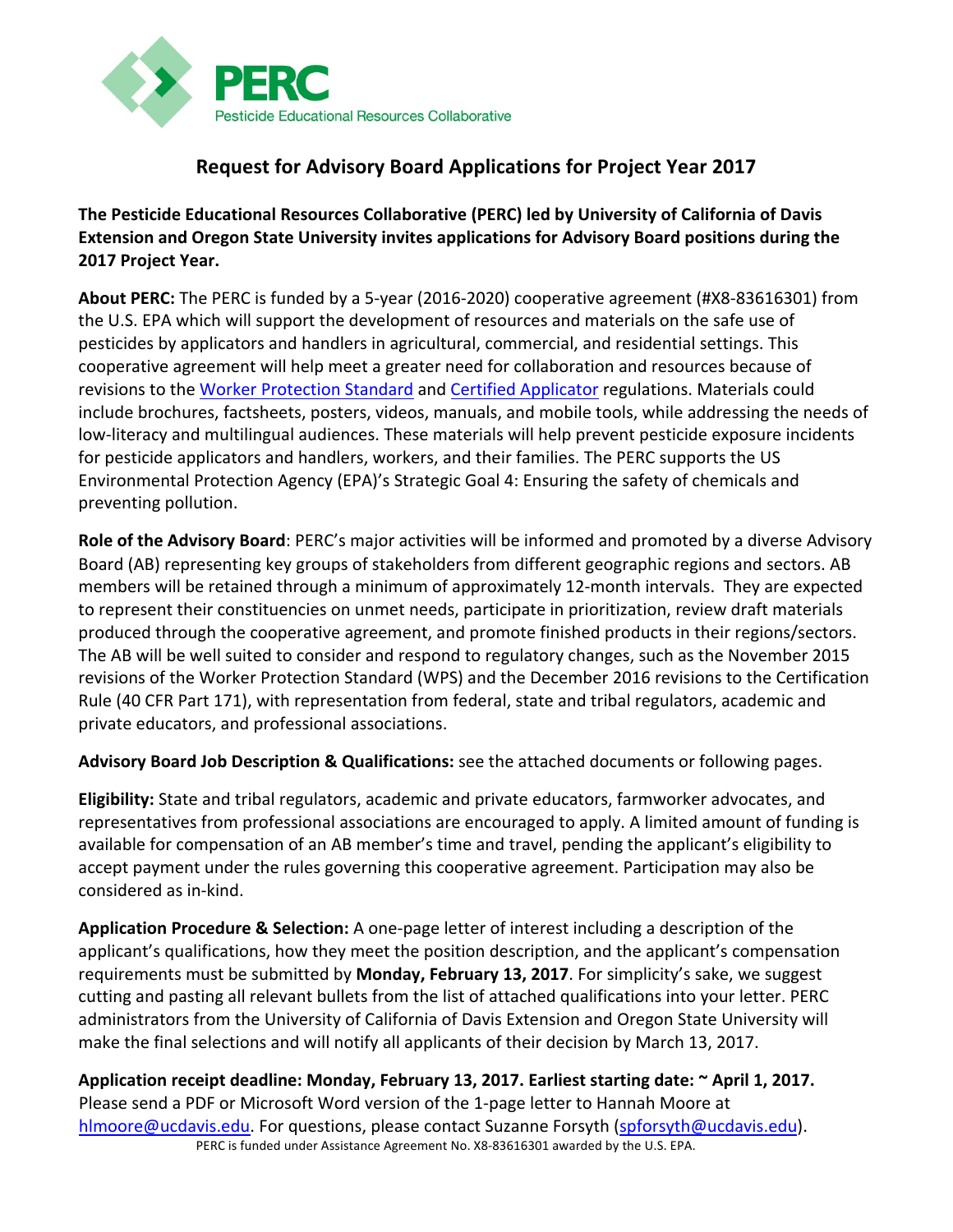## Pesticide Educational Resources Collaborative (PERC) Advisory Board Job Description & Qualifications

#### **Job Description - Summary**

Activities would include:

a) Assist with identification of educational resources needs in identified constituency which advisory board member represents;

b) Ensure that the PERC publications/outputs are optimized for the intended audience(s); and c) Field-test new pesticide educational resources/materials with appropriate audiences by way of delivering training.

#### **Job Description – Duties**

40% Attend Board meetings by phone each month. Make contributions that represent your sector (see qualifications on page 2) and your region to the best of your ability. Attend one in-person meeting annually. 

40% With time-bound expectations, review draft publications produced by the PERC and provide constructive feedback to the authors/production team(s). Make contributions that represent your geographic sector/region to the best of your ability.

20% Publicize the availability of PERC resources in the course of your routine travel, presentations, and/or newsletter-type venues. Relay any constructive feedback to the Advisory Board and/or the Board's Co-Chairs.

#### **Job Description – Time Allocation**

It's desired that Board members serve a minimum of one year. The following are rough estimates of the average *annual* time commitment.

- Two (2) days traveling to attend up to one (1) workshop/meeting in person. Every effort will be made to convene the PERC Advisory Board meeting in conjunction with a national meeting which will leverage the greatest chance for maximum attendance. If such an event cannot be identified, then we will seek a meeting destination which offers ease of access and affordability. Board members may deliver presentations, solicit feedback about PERC resources, and/or represent the PERC in other ways.
- Four (4) days attending and/or preparing for PERC Advisory Board meetings, held monthly for approximately two hours.
- Five  $(5)$  seven  $(7)$  days reviewing/revising PERC draft publications.

#### **Competition/Conflict of Interest**

It is understood that Advisory Board members represent organizations that perform pesticide safety education activities, which may overlap with some PERC goals and/or publications. Selected Advisory Board members will commit to seeking win-win approaches that do not put the PERC in direct competition with any other entity.